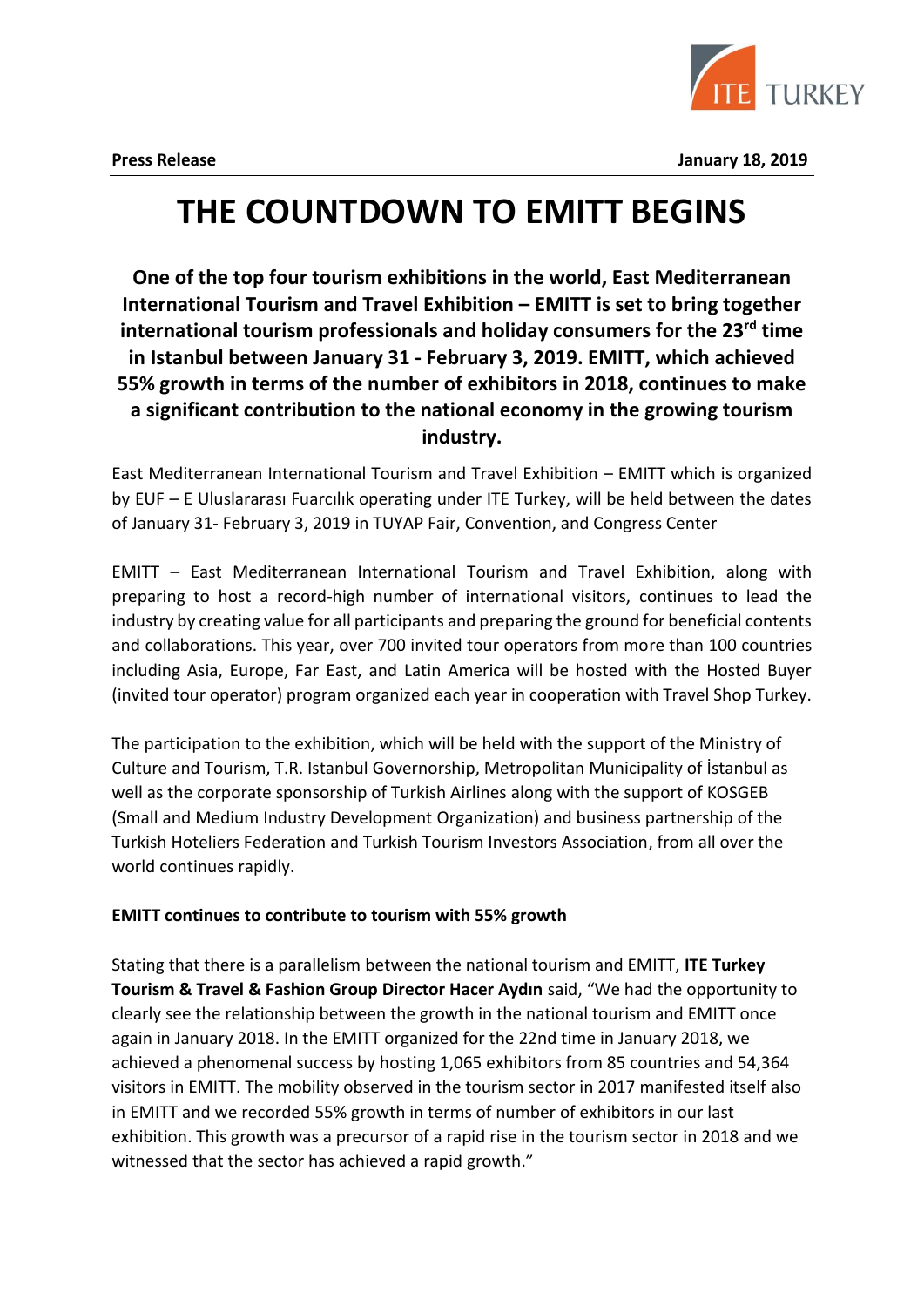

# **Striking topics and everything related to the tourism industry will be discussed in Emitt 2019!**

During the four-day event, different topics will be discussed by the leading names coming from different industries.

The topics including tourism road map, tourism economy, steps to be taken in order to achieve a permanent recovery in tourism industry, estimations and explanations regarding the future of the tourism industry will be addressed by **Journalist, Broadcaster, Economics Commentator Emin Çapa, Board Chairman of TÜRSAB Firuz Bağlıkaya, Board Chairman of TÜROFED Osman Ayık, President of TTYD (Turkish Tourism Investors Association) Oya Narin**, **President of SKAL Ata Eremsoy**, **Futurist, Economist, the President of Digital Agency Ufuk Tarhan, and the President of Gastronomy Tourism Association Gürkan Boztepe**.

The topic of digitalization, which remains at the top of the agenda of the tourism industry, draws the close attention of all sales and marketing professionals. The names that will address these issues **include Futurist Hotelier Cem Kınay, President of Travel Tech Global Ferda Kertmelioğlu, Founder and General Manager of Neredekal.com Özkan Hacıoğlu, CEO of Enuygun Çağlar Erol, General Manager of tatilsepeti Koray Küçükyılmaz, Co-founder of HotelRunner Arden Agopyan, Sales Manager of Travel Audience Europe Arnaud Valion, Emirates Airlines Turkey, Romania and Bulgaria Regional Manager Bahar Ahmet Birinci.**

Chinese tourists have influenced the whole world. After the introduction of giant Chinese market which is made up of millions of tourists with a keynote speech which will be given by **Dr. Marcus Lee,** the President of the Association of SME Business Owners (ICIF), **Principal of Destination Dr. Consulting Edward Dramberger** will conduct a workshop on how to get in contact with buyers and how to close sales in order to be effective in this market.

The influencers whose tweets, a few second videos or text posts are powerful enough to mobilize millions of people will also meet the visitors at the EMITT Conference Stage. Among the speakers are **the founders of Gezimanya Murat Özbilgi and Tuğçe Yılmaz Özbilgi, Founders of Biz Evde Yokuz Duygu & Bilgehan Çelik, The Youngest Turk To Set Foot On All Seven Continents Barkın Özdemir, Producer and Communication Consultant Elif Dağdeviren, New Media, Influencer Marketing and Social Media Consultant Cem Karakuş, Expert Dietician Dilara Koçak and President of Professional Travel Bloggers Association (PTBA) Janicke Hansen.**

Details of the striking panel discussions that will leave a mark on Emitt 2019 can be found at www.emittistanbul.com.

#### **About ITE Turkey**

ITE Turkey is the Turkish branch of the ITE Group, the international exhibition company that organizes 150 exhibitions and conferences worldwide with 32 offices in 20 countries and a staff